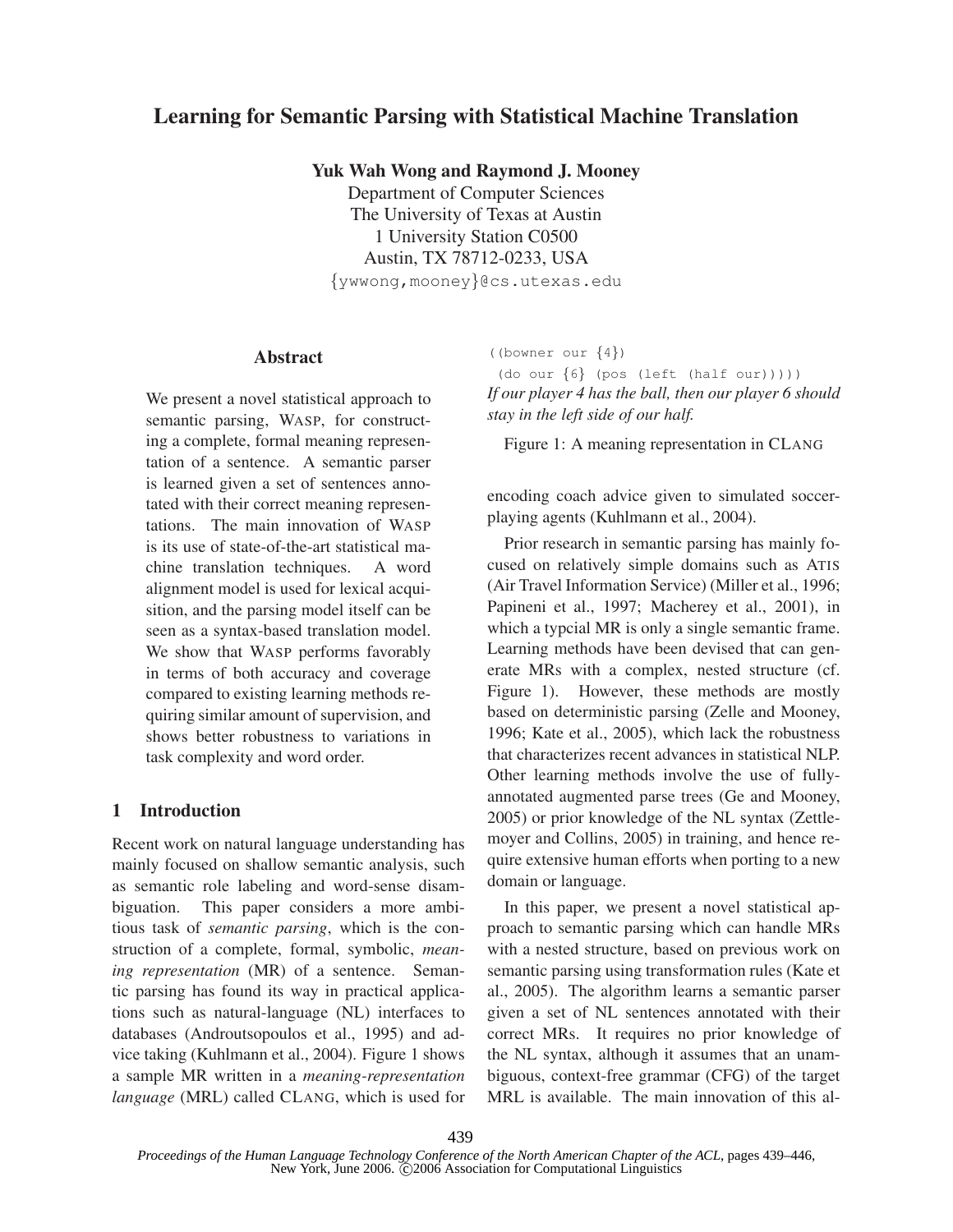### answer(count(city(loc\_2(countryid(usa))))) *How many cities are there in the US?*

#### Figure 2: A meaning representation in GEOQUERY

gorithm is its integration with state-of-the-art statistical machine translation techniques. More specifically, a statistical word alignment model (Brown et al., 1993) is used to acquire a bilingual lexicon consisting of NL substrings coupled with their translations in the target MRL. Complete MRs are then formed by combining these NL substrings and their translations under a parsing framework called the synchronous CFG (Aho and Ullman, 1972), which forms the basis of most existing statistical syntax-based translation models (Yamada and Knight, 2001; Chiang, 2005). Our algorithm is called WASP, short for *Word Alignment-based Semantic Parsing*. In initial evaluation on several real-world data sets, we show that WASP performs favorably in terms of both accuracy and coverage compared to existing learning methods requiring the same amount of supervision, and shows better robustness to variations in task complexity and word order.

Section 2 provides a brief overview of the domains being considered. In Section 3, we present the semantic parsing model of WASP. Section 4 outlines the algorithm for acquiring a bilingual lexicon through the use of word alignments. Section 5 describes a probabilistic model for semantic parsing. Finally, we report on experiments that show the robustness of WASP in Section 6, followed by the conclusion in Section 7.

### **2 Application Domains**

In this paper, we consider two domains. The first domain is ROBOCUP. ROBOCUP (www.robocup.org) is an AI research initiative using robotic soccer as its primary domain. In the ROBOCUP Coach Competition, teams of agents compete on a simulated soccer field and receive coach advice written in a formal language called CLANG (Chen et al., 2003). Figure 1 shows a sample MR in CLANG.

The second domain is GEOQUERY, where a functional, variable-free query language is used for querying a small database on U.S. geography (Zelle and Mooney, 1996; Kate et al., 2005). Figure 2 shows a sample query in this language. Note that both domains involve the use of MRs with a complex, nested structure.

### **3 The Semantic Parsing Model**

To describe the semantic parsing model of WASP, it is best to start with an example. Consider the task of translating the sentence in Figure 1 into its MR in CLANG. To achieve this task, we may first analyze the syntactic structure of the sentence using a *semantic grammar* (Allen, 1995), whose nonterminals are the ones in the CLANG grammar. The meaning of the sentence is then obtained by combining the meanings of its sub-parts according to the semantic parse. Figure  $3(a)$  shows a possible partial semantic parse of the sample sentence based on CLANG non-terminals (UNUM stands for uniform number). Figure 3(b) shows the corresponding CLANG parse from which the MR is constructed.

This process can be formalized as an instance of *synchronous parsing* (Aho and Ullman, 1972), originally developed as a theory of compilers in which syntax analysis and code generation are combined into a single phase. Synchronous parsing has seen a surge of interest recently in the machine translation community as a way of formalizing syntax-based translation models (Melamed, 2004; Chiang, 2005). According to this theory, a semantic parser defines a *translation*, a set of pairs of strings in which each pair is an NL sentence coupled with its MR. To finitely specify a potentially infinite translation, we use a *synchronous context-free grammar* (SCFG) for generating the pairs in a translation. Analogous to an ordinary CFG, each SCFG rule consists of a single non-terminal on the left-hand side (LHS). The right-hand side (RHS) of an SCFG rule is a pair of strings,  $\langle \alpha, \beta \rangle$ , where the non-terminals in  $\beta$  are a permutation of the non-terminals in  $\alpha$ . Below are some SCFG rules that can be used for generating the parse trees in Figure 3:

RULE → 
$$
\langle if \text{CONDITION}_{\boxed{1}}, \text{DIRECTIVE}_{\boxed{2}} \rangle
$$
,  
\n $\langle \text{CONDITION}_{\boxed{1}} \text{DIRECTIVE}_{\boxed{2}} \rangle$   
\n**CONDATION →  $\langle \text{Team}_{\boxed{1}} \text{ player UNUM}_{\boxed{2}} \text{ has the ball}$ ,**  
\n $\langle \text{lower Team}_{\boxed{1}} \{ \text{UNUM}_{\boxed{2}} \} \rangle$   
\nTEAM →  $\langle \text{our}, \text{our} \rangle$   
\nUNUM →  $\langle 4, 4 \rangle$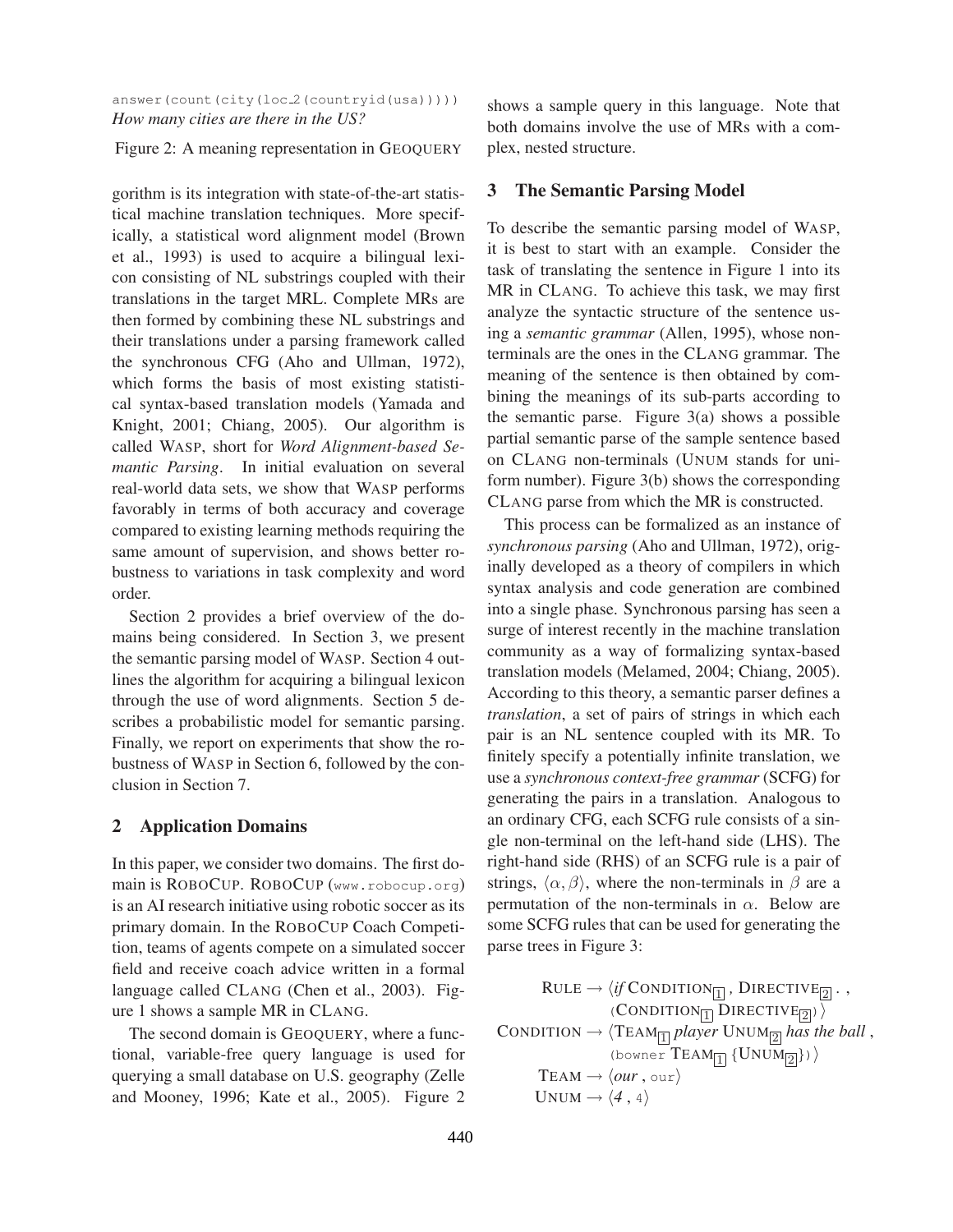

Figure 3: Partial parse trees for the CLANG statement and its English gloss shown in Figure 1

Each SCFG rule  $X \to \langle \alpha, \beta \rangle$  is a combination of a production of the NL semantic grammar,  $X \to \alpha$ , and a production of the MRL grammar,  $X \rightarrow \beta$ . Each rule corresponds to a *transformation rule* in Kate et al. (2005). Following their terminology, we call the string  $\alpha$  a *pattern*, and the string  $\beta$  a *template*. Non-terminals are indexed to show their association between a pattern and a template. All derivations start with a pair of associated start symbols,  $\langle S_{\boxed{1}}, S_{\boxed{1}} \rangle$ . Each step of a derivation involves the rewriting of a pair of associated non-terminals in both of the NL and MRL streams. Below is a derivation that would generate the sample sentence and its MR simultaneously: (Note that RULE is the start symbol for CLANG)

 $\langle \mathrm{RULE}_{\boxed{1}}, \, \mathrm{RULE}_{\boxed{1}} \rangle$ 

- $\Rightarrow \langle if \text{Condition}_{\boxed{1}}, \text{Directive}_{\boxed{2}} \rangle$ ,  $\langle$  CONDITION<sub>[1]</sub> DIRECTIVE<sub>[2]</sub> $\rangle$
- $\Rightarrow$   $\langle$ *if* TEAM $\boxed{1}$  player UNUM $\boxed{2}$  has the ball, DIR $\boxed{3}$ .  $\left(\text{ (lower Team} \{UNUM \overline{2}\}\right) \text{ DIR} \overline{3})$
- $\Rightarrow$   $\langle$ *if our player* UNUM<sub> $\boxed{1}$ </sub> has the ball, DIR $\boxed{2}$ .  $\langle$  (bowner our  $\{UNUM_{1}\}\rangle$ )  $DIR_{2}\rangle$
- $\Rightarrow$   $\langle$ *if our player 4 has the ball,* DIRECTIVE<sub>[1]</sub>. ((bowner our  $\{4\}$ ) DIRECTIVE<sub>1</sub>)
- ⇒ ...
- $\Rightarrow$   $\langle$ *if our player 4 has the ball, then our player 6 should stay in the left side of our half.* , ((bowner our {4}) (do our  $\{6\}$  (pos (left (half our)))))

Here the MR string is said to be a *translation of* the NL string. Given an input sentence, e, the task of semantic parsing is to find a derivation that yields  $\langle e, f \rangle$ , so that f is a translation of e. Since there may be multiple derivations that yield e (and thus multiple possible translations of e), a mechanism must be devised for discriminating the correct derivation

from the incorrect ones.

The semantic parsing model of WASP thus consists of an SCFG, G, and a probabilistic model, parameterized by  $\lambda$ , that takes a possible derivation, d, and returns its likelihood of being correct given an input sentence, e. The output translation,  $f^*$ , for a sentence, e, is defined as:

$$
\mathbf{f}^{\star} = m \left( \arg \max_{\mathbf{d} \in D(G|\mathbf{e})} \Pr_{\lambda}(\mathbf{d}|\mathbf{e}) \right) \tag{1}
$$

where  $m(\mathbf{d})$  is the MR string that a derivation d yields, and  $D(G|e)$  is the set of all possible derivations of G that yield e. In other words, the output MR is the yield of the most probable derivation that yields e in the NL stream.

The learning task is to induce a set of SCFG rules, which we call a *lexicon*, and a probabilistic model for derivations. A lexicon defines the set of derivations that are possible, so the induction of a probabilistic model first requires a lexicon. Therefore, the learning task can be separated into two sub-tasks: (1) the induction of a lexicon, followed by (2) the induction of a probabilistic model. Both sub-tasks require a training set,  $\{\langle e_i, f_i \rangle\}$ , where each training example  $\langle e_i, f_i \rangle$  is an NL sentence,  $e_i$ , paired with its correct MR,  $f_i$ . Lexical induction also requires an unambiguous CFG of the MRL. Since there is no lexicon to begin with, it is not possible to include correct derivations in the training data. This is unlike most recent work on syntactic parsing based on gold-standard treebanks. Therefore, the induction of a probabilistic model for derivations is done in an unsupervised manner.

### **4 Lexical Acquisition**

In this section, we focus on lexical learning, which is done by finding optimal *word alignments* between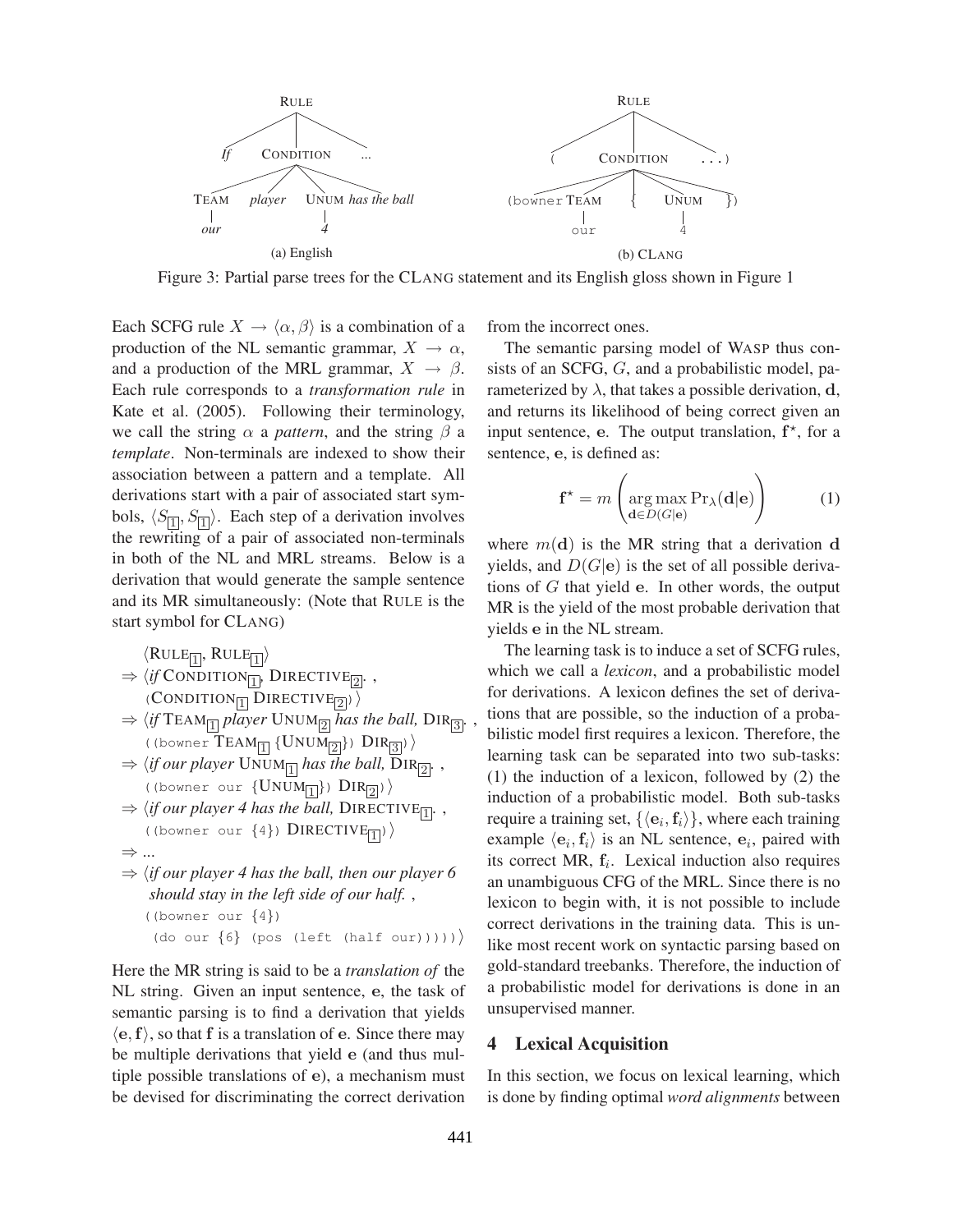

Figure 4: Partial word alignment for the CLANG statement and its English gloss shown in Figure 1

NL sentences and their MRs in the training set. By defining a mapping of words from one language to another, word alignments define a bilingual lexicon. Using word alignments to induce a lexicon is not a new idea (Och and Ney, 2003). Indeed, attempts have been made to directly apply machine translation systems to the problem of semantic parsing (Papineni et al., 1997; Macherey et al., 2001). However, these systems make no use of the MRL grammar, thus allocating probability mass to MR translations that are not even syntactically well-formed. Here we present a lexical induction algorithm that guarantees syntactic well-formedness of MR translations by using the MRL grammar.

The basic idea is to train a statistical word alignment model on the training set, and then form a lexicon by extracting transformation rules from the  $K = 10$  most probable word alignments between the training sentences and their MRs. While NL words could be directly aligned with MR tokens, this is a bad approach for two reasons. First, not all MR tokens carry specific meanings. For example, in CLANG, parentheses and braces are delimiters that are semantically vacuous. Such tokens are not supposed to be aligned with any words, and inclusion of these tokens in the training data is likely to confuse the word alignment model. Second, MR tokens may exhibit polysemy. For instance, the CLANG predicate pt has three meanings based on the types of arguments it is given: it specifies the  $xy$ -coordinates (e.g.  $(pt 0 0)$ ), the current position of the ball (i.e. (pt ball)), or the current position of a player (e.g. (pt our 4)). Judging from the pt token alone, the word alignment model would not be able to identify its exact meaning.

A simple, principled way to avoid these difficulties is to represent an MR using a sequence of productions used to generate it. Specifically, the sequence corresponds to the top-down, left-most derivation of an MR. Figure 4 shows a partial word alignment between the sample sentence and the linearized parse of its MR. Here the second production, CONDITION  $\rightarrow$  (bowner TEAM {UNUM}), is the one that rewrites the CONDITION non-terminal in the first production,  $RULE \rightarrow (CONDITION DI-$ RECTIVE), and so on. Note that the structure of a parse tree is preserved through linearization, and for each MR there is a unique linearized parse, since the MRL grammar is unambiguous. Such alignments can be obtained through the use of any off-the-shelf word alignment model. In this work, we use the GIZA++ implementation (Och and Ney, 2003) of IBM Model 5 (Brown et al., 1993).

Assuming that each NL word is linked to at most one MRL production, transformation rules are extracted in a bottom-up manner. The process starts with productions whose RHS is all terminals, e.g. TEAM  $\rightarrow$  our and UNUM  $\rightarrow$  4. For each of these productions,  $X \to \beta$ , a rule  $X \to \langle \alpha, \beta \rangle$  is extracted such that  $\alpha$  consists of the words to which the production is linked, e.g. TEAM  $\rightarrow \langle our, \text{our} \rangle$ , UNUM  $\rightarrow$   $\langle 4, 4 \rangle$ . Then we consider productions whose RHS contains non-terminals, i.e. predicates with arguments. In this case, an extracted pattern consists of the words to which the production is linked, as well as non-terminals showing where the arguments are realized. For example, for the bowner predicate, the extracted rule would be CONDITION  $\rightarrow$   $\langle$ TEAM $_{\boxed{1}}$   $player$  UNUM $_{\boxed{2}}$   $has$   $(1)$   $ball,$  (bowner  $\text{TEM}_{\boxed{1}}$  {UNUM<sub> $\boxed{2}$ </sub>}), where (1) denotes a *word gap* of size 1, due to the unaligned word *the* that comes between *has* and *ball*. A word gap, (g), can be seen as a non-terminal that expands to at most g words in the NL stream, which allows for some flexibility in pattern matching. Rule extraction thus proceeds backward from the end of a linearized MR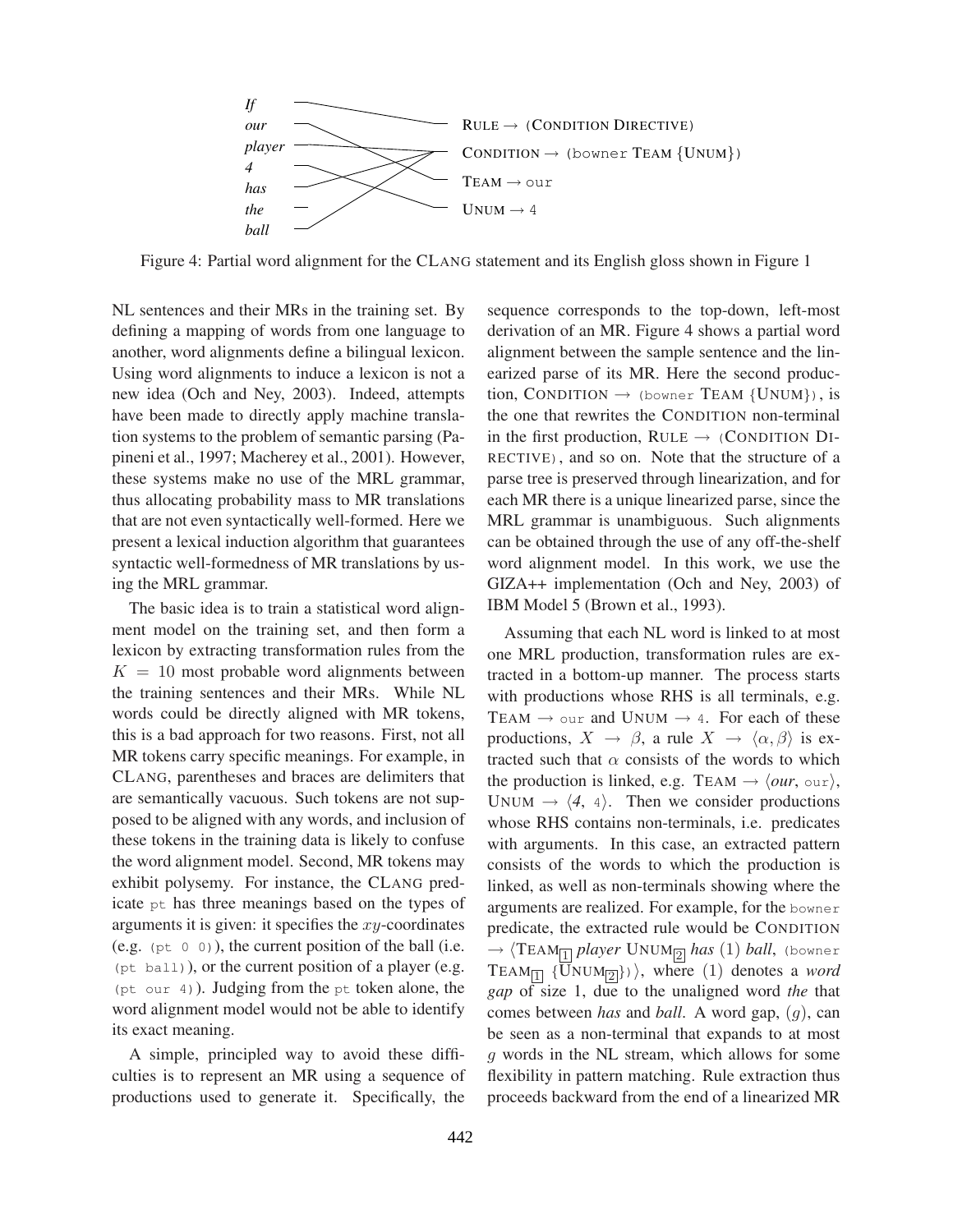

Figure 5: A word alignment from which no rules can be extracted for the penalty-area predicate

parse (so that a predicate is processed only after its arguments have all been processed), until rules are extracted for all productions.

There are two cases where the above algorithm would not extract any rules for a production  $r$ . First is when no descendants of  $r$  in the MR parse are linked to any words. Second is when there is a link from a word  $w$ , covered by the pattern for  $r$ , to a production  $r'$  outside the sub-parse rooted at r. Rule extraction is forbidden in this case because it would destroy the link between  $w$  and  $r'$ . The first case arises when a component of an MR is not realized, e.g. assumed in context. The second case arises when a predicate and its arguments are not realized close enough. Figure 5 shows an example of this, where no rules can be extracted for the penalty-area predicate. Both cases can be solved by merging nodes in the MR parse tree, combining several productions into one. For example, since no rules can be extracted for penalty-area, it is combined with its parent to form REGION  $\rightarrow$ (left (penalty-area TEAM)), for which the pattern TEAM *left penalty area* is extracted.

The above algorithm is effective only when words linked to an MR predicate and its arguments stay close to each other, a property that we call *phrasal coherence*. Any links that destroy this property would lead to excessive node merging, a major cause of overfitting. Since building a model that strictly observes phrasal coherence often requires rules that model the reordering of tree nodes, our goal is to bootstrap the learning process by using a simpler, word-based alignment model that produces a generally coherent alignment, and then remove links that would cause excessive node merging before rule extraction takes place. Given an alignment, a, we count the number of links that would prevent a rule from being extracted for each production in the MR parse. Then the total sum for all productions is obtained, denoted by  $v(\mathbf{a})$ . A greedy procedure is employed that repeatedly removes a link  $a \in \mathbf{a}$  that would maximize  $v(\mathbf{a}) - v(\mathbf{a} \setminus \{a\}) > 0$ , until  $v(\mathbf{a})$ cannot be further reduced. A link  $w \leftrightarrow r$  is never removed if the translation probability,  $Pr(r|w)$ , is greater than a certain threshold (0.9). To replenish the removed links, links from the most probable reverse alignment,  $\tilde{a}$  (obtained by treating the source language as target, and vice versa), are added to a, as long as a remains *n*-to-1, and  $v(\mathbf{a})$  is not increased.

#### **5 Parameter Estimation**

Once a lexicon is acquired, the next task is to learn a probabilistic model for the semantic parser. We propose a maximum-entropy model that defines a conditional probability distribution over derivations (d) given the observed NL string (e):

$$
\Pr_{\lambda}(\mathbf{d}|\mathbf{e}) = \frac{1}{Z_{\lambda}(\mathbf{e})} \exp \sum_{i} \lambda_{i} f_{i}(\mathbf{d}) \qquad (2)
$$

where  $f_i$  is a *feature function*, and  $Z_{\lambda}(\mathbf{e})$  is a normalizing factor. For each rule  $r$  in the lexicon there is a feature function that returns the number of times  $r$  is used in a derivation. Also for each word  $w$  there is a feature function that returns the number of times  $w$  is generated from word gaps. Generation of unseen words is modeled using an extra feature whose value is the *total* number of words generated from word gaps. The number of features is quite modest (less than 3,000 in our experiments). A similar feature set is used by Zettlemoyer and Collins (2005).

Decoding of the model can be done in cubic time with respect to sentence length using the Viterbi algorithm. An Earley chart is used for keeping track of all derivations that are consistent with the input (Stolcke, 1995). The maximum conditional likelihood criterion is used for estimating the model parameters,  $\lambda_i$ . A Gaussian prior ( $\sigma^2 = 1$ ) is used for regularizing the model (Chen and Rosenfeld, 1999). Since gold-standard derivations are not available in the training data, correct derivations must be treated as hidden variables. Here we use a version of im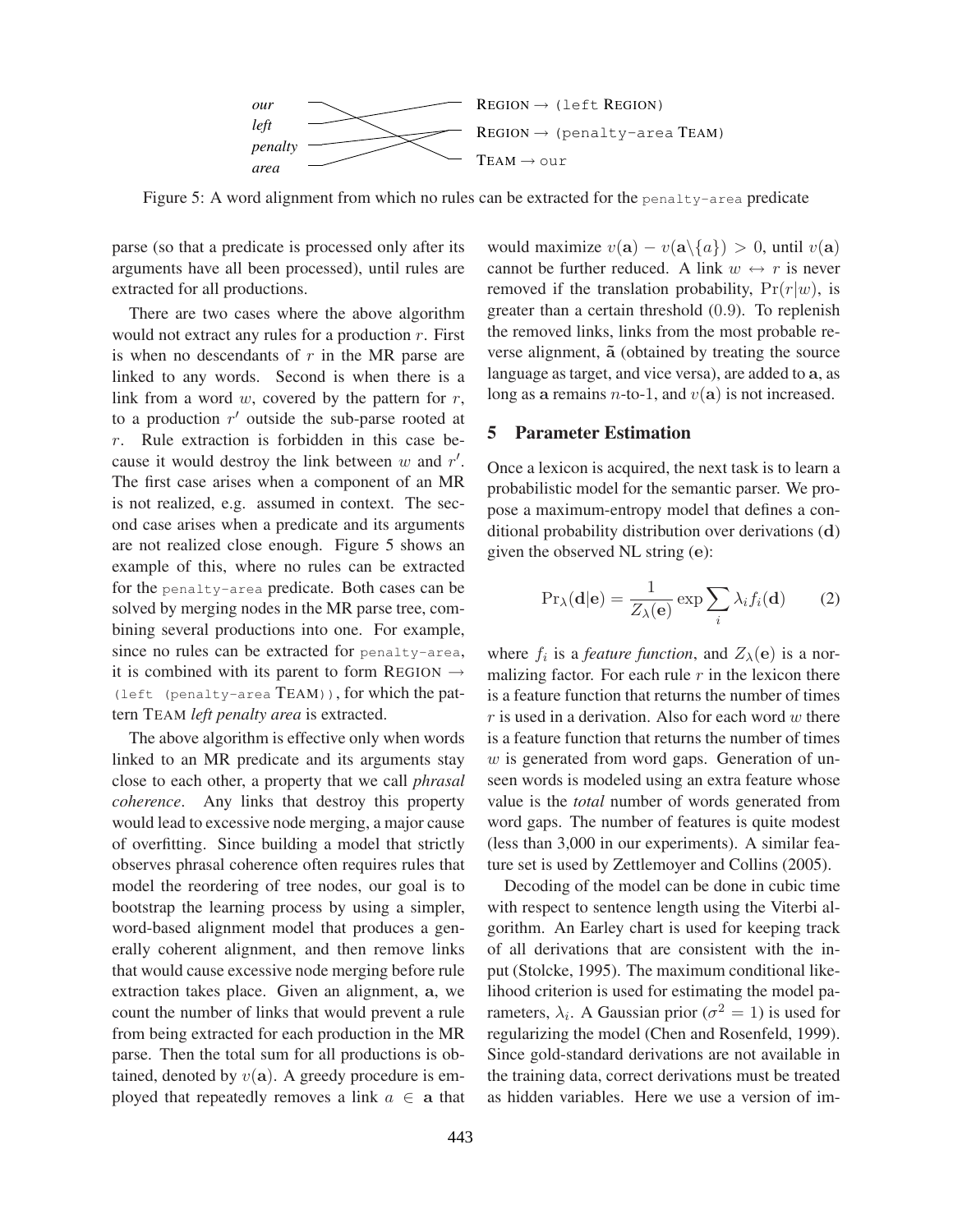proved iterative scaling (IIS) coupled with EM (Riezler et al., 2000) for finding an optimal set of parameters.<sup>1</sup> Unlike the fully-supervised case, the conditional likelihood is not concave with respect to  $\lambda$ , so the estimation algorithm is sensitive to initial parameters. To assume as little as possible,  $\lambda$  is initialized to 0. The estimation algorithm requires statistics that depend on all possible derivations for a sentence or a sentence-MR pair. While it is not feasible to enumerate all derivations, a variant of the Inside-Outside algorithm can be used for efficiently collecting the required statistics (Miyao and Tsujii, 2002). Following Zettlemoyer and Collins (2005), only rules that are used in the best parses for the training set are retained in the final lexicon. All other rules are discarded. This heuristic, commonly known as *Viterbi approximation*, is used to improve accuracy, assuming that rules used in the best parses are the most accurate.

### **6 Experiments**

We evaluated WASP in the ROBOCUP and GEO-QUERY domains (see Section 2). To build a corpus for ROBOCUP, 300 pieces of coach advice were randomly selected from the log files of the 2003 ROBOCUP Coach Competition, which were manually translated into English (Kuhlmann et al., 2004). The average sentence length is 22.52. To build a corpus for GEOQUERY, 880 English questions were gathered from various sources, which were manually translated into the functional GEOQUERY language (Tang and Mooney, 2001). The average sentence length is 7.48, much shorter than ROBOCUP. 250 of the queries were also translated into Spanish, Japanese and Turkish, resulting in a smaller, multilingual data set.

For each domain, there was a minimal set of *initial rules* representing knowledge needed for translating basic domain entities. These rules were always included in a lexicon. For example, in GEO-QUERY, the initial rules were: NUM  $\rightarrow \langle x, x \rangle$ , for all  $x \in \mathbb{R}$ ; CITY  $\rightarrow \langle c, \text{cityid}(c', \cdot) \rangle$ , for all city names c (e.g. *new york*); and similar rules for other types of names (e.g. rivers). Name translations were provided for the multilingual data set (e.g.  $CITY \rightarrow \langle nyuu yooku, \text{cityid}('new york', -) \rangle$  for Japanese).

Standard 10-fold cross validation was used in our experiments. A semantic parser was learned from the training set. Then the learned parser was used to translate the test sentences into MRs. Translation failed when there were constructs that the parser did not cover. We counted the number of sentences that were translated into an MR, and the number of translations that were correct. For ROBOCUP, a translation was correct if it exactly matched the correct MR. For GEOQUERY, a translation was correct if it retrieved the same answer as the correct query. Using these counts, we measured the performance of the parser in terms of *precision* (percentage of translations that were correct) and *recall* (percentage of test sentences that were correctly translated). For ROBOCUP, it took 47 minutes to learn a parser using IIS. For GEOQUERY, it took 83 minutes.

Figure 6 shows the performance of WASP compared to four other algorithms: SILT (Kate et al., 2005), COCKTAIL (Tang and Mooney, 2001), SCIS-SOR (Ge and Mooney, 2005) and Zettlemoyer and Collins (2005). Experimental results clearly show the advantage of extra supervision in SCISSOR and Zettlemoyer and Collins's parser (see Section 1). However, WASP performs quite favorably compared to SILT and COCKTAIL, which use the same training data. In particular, COCKTAIL, a deterministic shift-reduce parser based on inductive logic programming, fails to scale up to the ROBOCUP domain where sentences are much longer, and crashes on larger training sets due to memory overflow. WASP also outperforms SILT in terms of recall, where lexical learning is done by a local bottom-up search, which is much less effective than the wordalignment-based algorithm in WASP.

Figure 7 shows the performance of WASP on the multilingual GEOQUERY data set. The languages being considered differ in terms of word order: Subject-Verb-Object for English and Spanish, and Subject-Object-Verb for Japanese and Turkish. WASP's performance is consistent across these languages despite some slight differences, most probably due to factors other than word order (e.g. lower recall for Turkish due to a much larger vocabulary). Details can be found in a longer version of this paper (Wong, 2005).

<sup>&</sup>lt;sup>1</sup>We also implemented limited-memory BFGS (Nocedal, 1980). Preliminary experiments showed that it typically reduces training time by more than half with similar accuracy.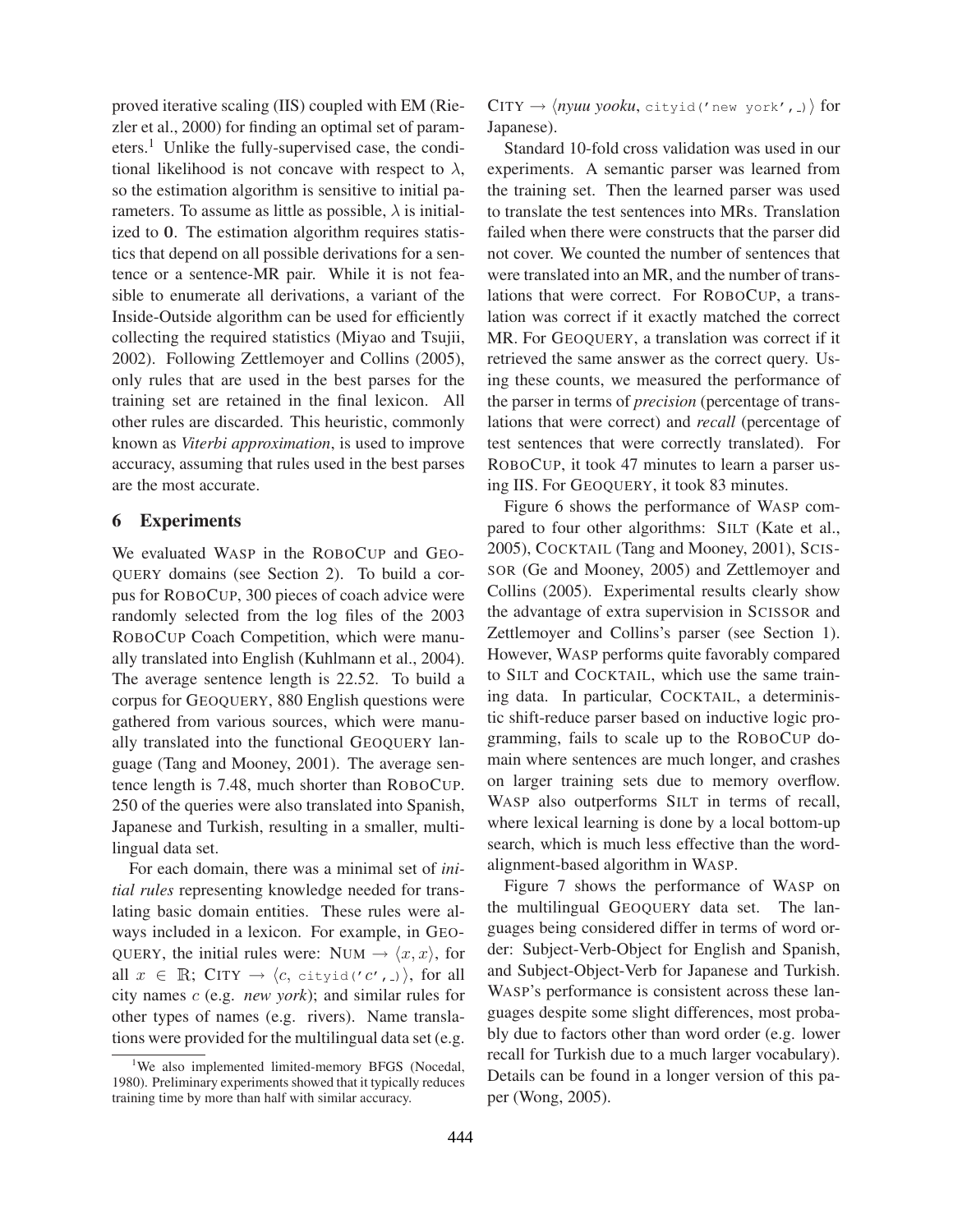

Figure 6: Precision and recall learning curves comparing various semantic parsers



Figure 7: Precision and recall learning curves comparing various natural languages

## **7 Conclusion**

We have presented a novel statistical approach to semantic parsing in which a word-based alignment model is used for lexical learning, and the parsing model itself can be seen as a syntax-based translation model. Our method is like many phrasebased translation models, which require a simpler, word-based alignment model for the acquisition of a phrasal lexicon (Och and Ney, 2003). It is also similar to the hierarchical phrase-based model of Chiang (2005), in which hierarchical phrase pairs, essentially SCFG rules, are learned through the use of a simpler, phrase-based alignment model. Our work shows that ideas from compiler theory (SCFG) and machine translation (word alignment models) can be successfully applied to semantic parsing, a closelyrelated task whose goal is to translate a natural language into a formal language.

Lexical learning requires word alignments that are phrasally coherent. We presented a simple greedy algorithm for removing links that destroy phrasal coherence. Although it is shown to be quite effective in the current domains, it is preferable to have a more principled way of *promoting* phrasal coherence. The problem is that, by treating MRL productions as atomic units, current word-based alignment models have *no* knowledge about the tree structure hidden in a linearized MR parse. In the future, we would like to develop a word-based alignment model that